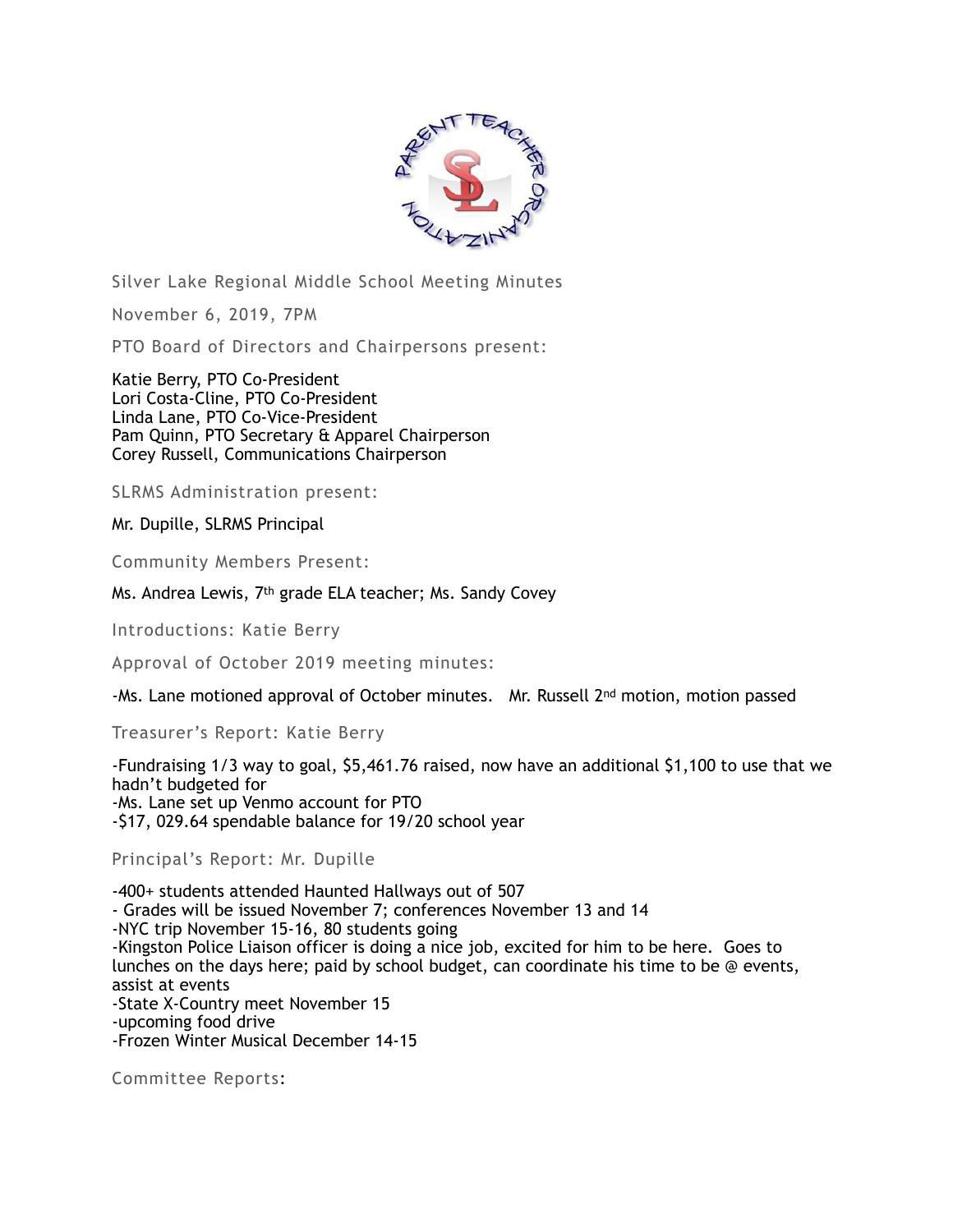Calendar Fundraiser:

-Kick off last Monday, 106 Venmo sales, 303 total sales as of today

-Would like breakdown by homeroom in order to offer goal incentives, \$200 for field trip funds to winning team, Mr. Dupille can assist

-Kids want to do outside sales, Ms. Covey will coordinate Stop and Shop in Halifax, etc.

-Cancun fundraising night December 2

-\$100 Mutual Bank donation will be used for kids' incentives

-Ms. Costa-Cline would like to earmark \$500 for incentives, if meet our goal have extra money go to the teams

-\$800 total wanted for incentives (includes Mutual Bank). Mr. Russell motioned to allocate \$700 for incentives, motion passed

-Ms. Berry would like to have POS of raffles at local businesses

## Apparel:

-possibly have order forms for pick up items at winter concerts or at store -Dennett Craft Fair Friday, December 13-Saturday, December 14, Lori and Katie will sell and looking for additional parent help. There is no table fee to sell at this event.

Old Business:

-N/A

New Business: Katie Berry

-Mrs. Walker, technology teacher, requesting funds for  $8<sup>th</sup>$  grade STEM Fenway trip attended in September. They were not able to make projected #'s so a deficit of \$225, amount not covered by student/chaperone fees

-hoped for more students to attend, Mr. Dupille said it was hard to estimate since this was first year and had to order tickets in the summer.

-Mrs. Walker wants to do this event annually. Ms. Berry told her to apply for a line item in the budget for next year

-Mr. Dupille said there are other avenues if we don't fund Mrs. Walker's request of \$225. --\$1100 surplus at the start of the meeting, \$700 allocated to calendar fundraiser, \$400 for rest of year.

-Mini Grants:

-Mrs. Lewis requesting funds for Damon Moore visit to  $7-3$ , this will be his  $7<sup>th</sup>$  time coming. He's a powerful, motivational speaker, presents to small groups. Looking for \$175 for meals and stipend. He travels from NY, Mrs. Lewis able to get a hotel room donated. Held in Spring, but no date, Ms. Berry would like to consider donating SL swag

-Mr. Farrell, science coordinator, requesting for \$150 for bus fees for STEM Week Challenge held October 25 at Reggie Lewis Center in Boston. 20 SLRMS students going.

-Mrs. McGhee requesting \$500 for supplies for the art club to create murals with high school students

-Ms. Costa-Cline can we fund first two requests and  $\frac{1}{2}$  of 3<sup>rd</sup> and have Mrs. McGhee present to PTO and reapply.

-Ms. Lane motioned to approve the following: \$175 for Mrs. Lewis, \$175 for Mrs. McGhee, \$150 for Mr. Farrell. Mr. Russell 2<sup>nd</sup> motion, motion passed.

-Ms. Berry suggested Mrs. Lewis apply for a budget line item for Mr. Moore visit since becoming an annual event.

-Mr. Russell motioned to pass Mrs. Walker's request for \$225, Ms. Covey 2nd motion, motion passed